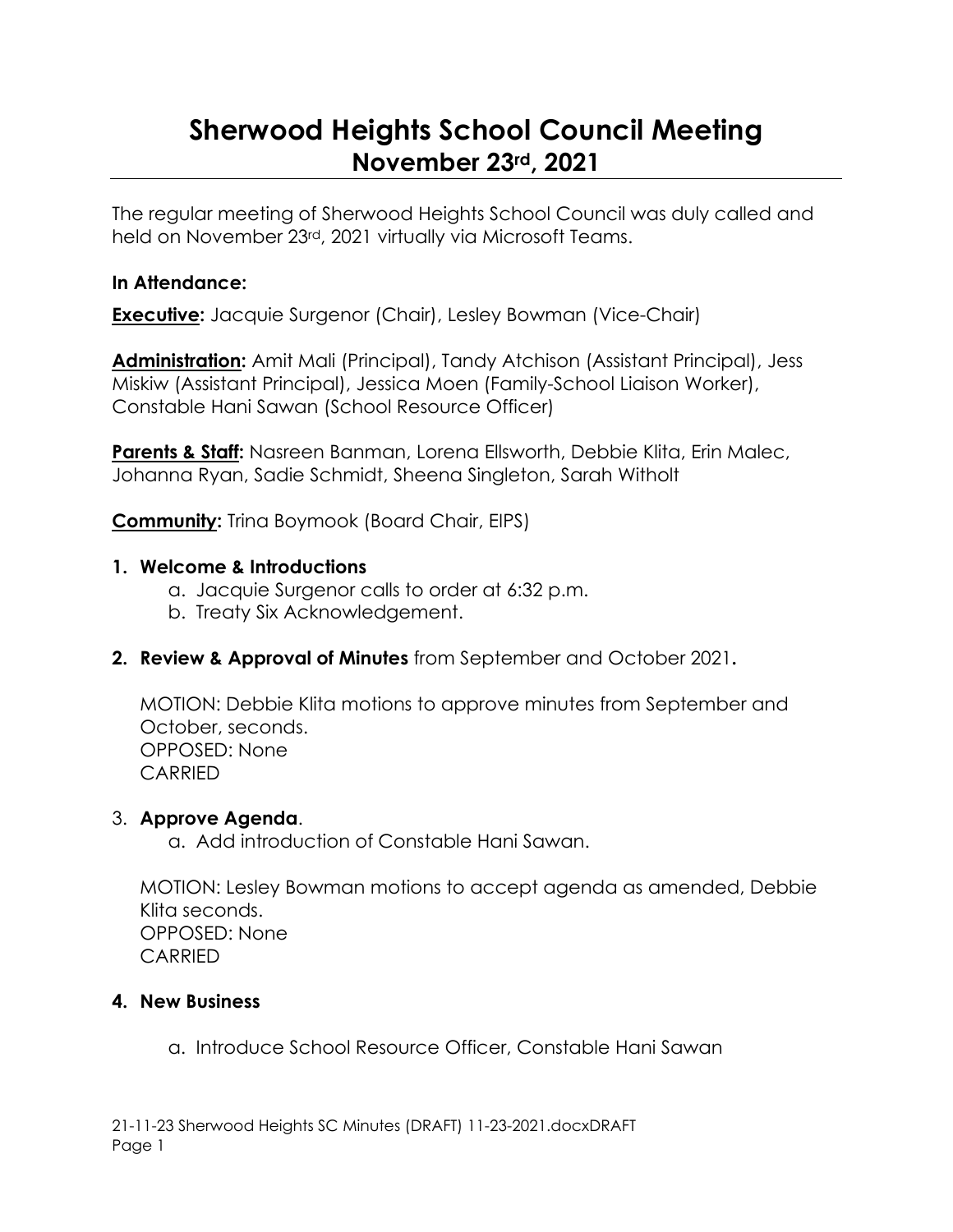- i. One of five officers in Strathcona County, responsible for Salisbury Composite, Sherwood Heights and Lakeland School.
- ii. Also coordinates with community organizations, specifically Strathcona County Crimewatch.
- iii. Role is to provide consistent presence for questions or concerns, provide insight and perspective on collaboration, focus is on community
- b. Student Mental Health Amit Mali
	- i. Parent Night in January: Social Media/Media Literacy
	- ii. This very challenging time has encouraged staff to think outside the box, especially with students dealing with anxiety (high rates of truancy).
- c. Assurance Model Discussion Jacquie Surgenor
	- i. Review of current goals/potential changes for next year
	- ii. Top Successes & Challenges of 2020-2021
		- 1. Parent affirmation that SWH students are engaged, active, positive citizens.
		- 2. Challenge for students coming into the school not feeling confident (friend circles, school comfort, etc.) – opportunity to build on culture improvement.
		- 3. Inappropriate language in the hallways is a concern for parents and staff, have been working on this throughout this school year.
	- iii. Review of Parent Engagement contributions.
	- iv. Working with staff on Early Out days (staff meetings) to provide Professional Learning time to deliver information on dealing with high anxiety and high needs students.
	- v. Questions / comments
		- 1. Are only Council Chairs invited to attend COSC meetings?
			- a. No, all parents are welcome to attend. Mr. Mali can provide the link to the Zoom meetings for anyone interested.
- d. Save On Foods Fundraising Lesley Bowman
	- i. Send your receipts in with your students to drop off at the office, Wye Road Save On will donate a percentage of receipts collected back to the school.
	- ii. Almost \$200 raised so far.
	- iii. Questions / comments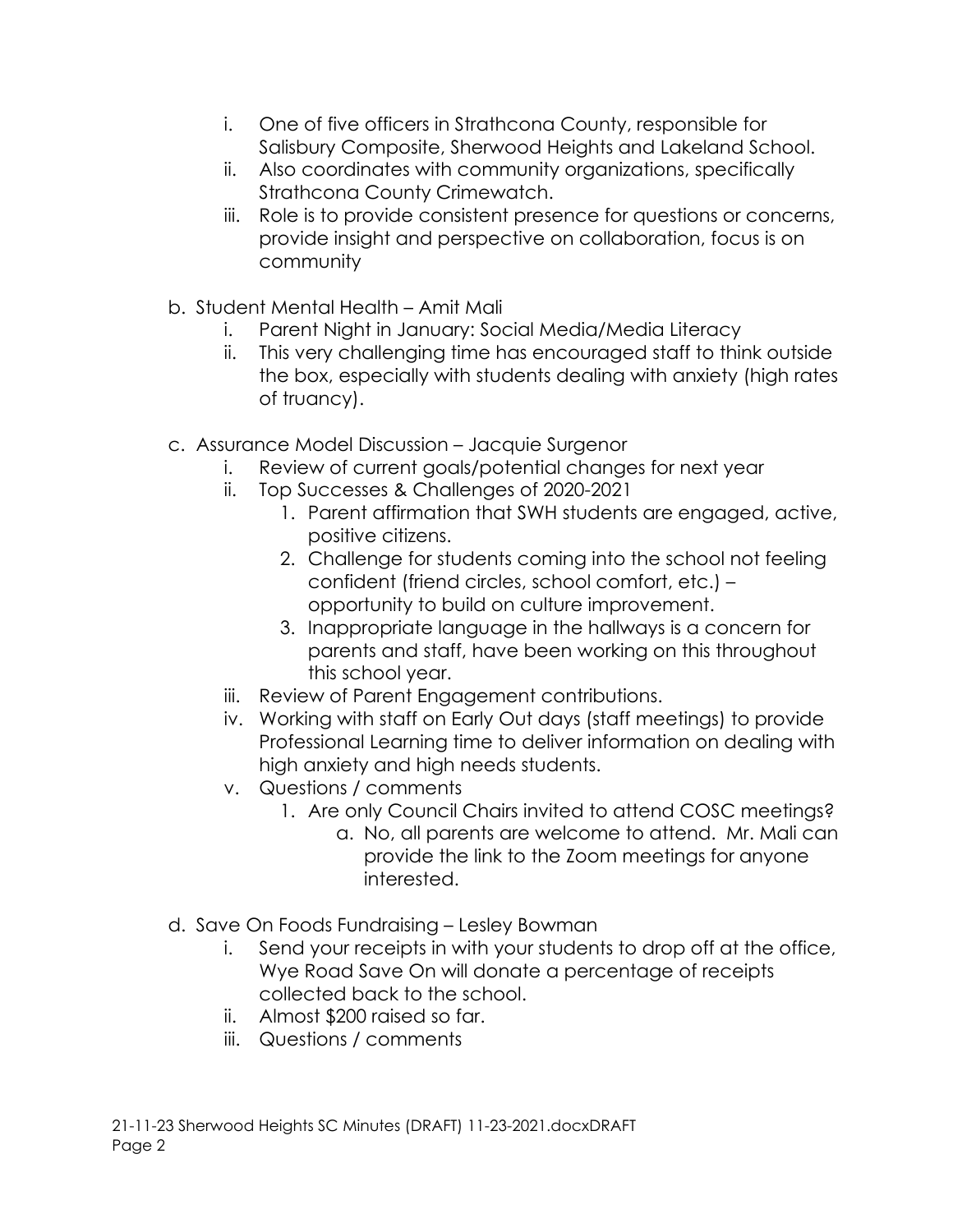- 1. Please update the school website with this information as well as what exceptions cannot be included on receipts, will also post to Facebook.
- e. "Paws"itive Referral Program Update Amit Mali
	- i. Many thanks to all the businesses for making donations to support the program. Prize examples are Oil Kings Loge seating tickets, Starbucks swag, cash donations for gift cards, fidget toys, SWH swag.
	- ii. Suggestion to anyone purchasing gift cards around Christmas time…often there are bonus gift cards thrown in, which could be a donation potential.
	- iii. Very positive response for students, will be starting a similar program to acknowledge staff.
	- iv. Questions / comments
		- 1. Could we interview students who have received prizes to understand the level of excitement the program provides?
- f. SWH Replacement Project Lesley Bowman / Jacquie Surgenor
	- i. [www.ReplaceSherwoodHeights.ca](http://www.replacesherwoodheights.ca/)
	- ii. Need to continue getting parents engaged, gathering community support (4 ideas on the website)
		- 1. Start writing letters, information on the website. The feedback will be to merge into Salisbury…this is not a viable option. Help put pressure on our MLAs in preparation of the spring budget.
		- 2. If you send a letter or received a response, please contact [ReplaceSherwoodHeights@gmail.com.](mailto:ReplaceSherwoodHeights@gmail.com)
	- iii. Questions / comments
		- 1. How many students at SWH right now? 650. The school is "apparently" built for 750, but crowded hallways and change rooms are proof that the school is physically undersized.
		- 2. We are appreciative of the funding received to improved HVAC system, but construction is a huge disruption to the school. If the intent is just to constantly upgrade the school through renovations, we are not providing a safe, caring, warm environment the students need.
- g. Staff Recognition Idea Jacquie Surgenor
	- i. [www.RecognizeSWH.ca](http://www.recognizeswh.ca/)
	- ii. Parents are invited to submit recognitions for staff.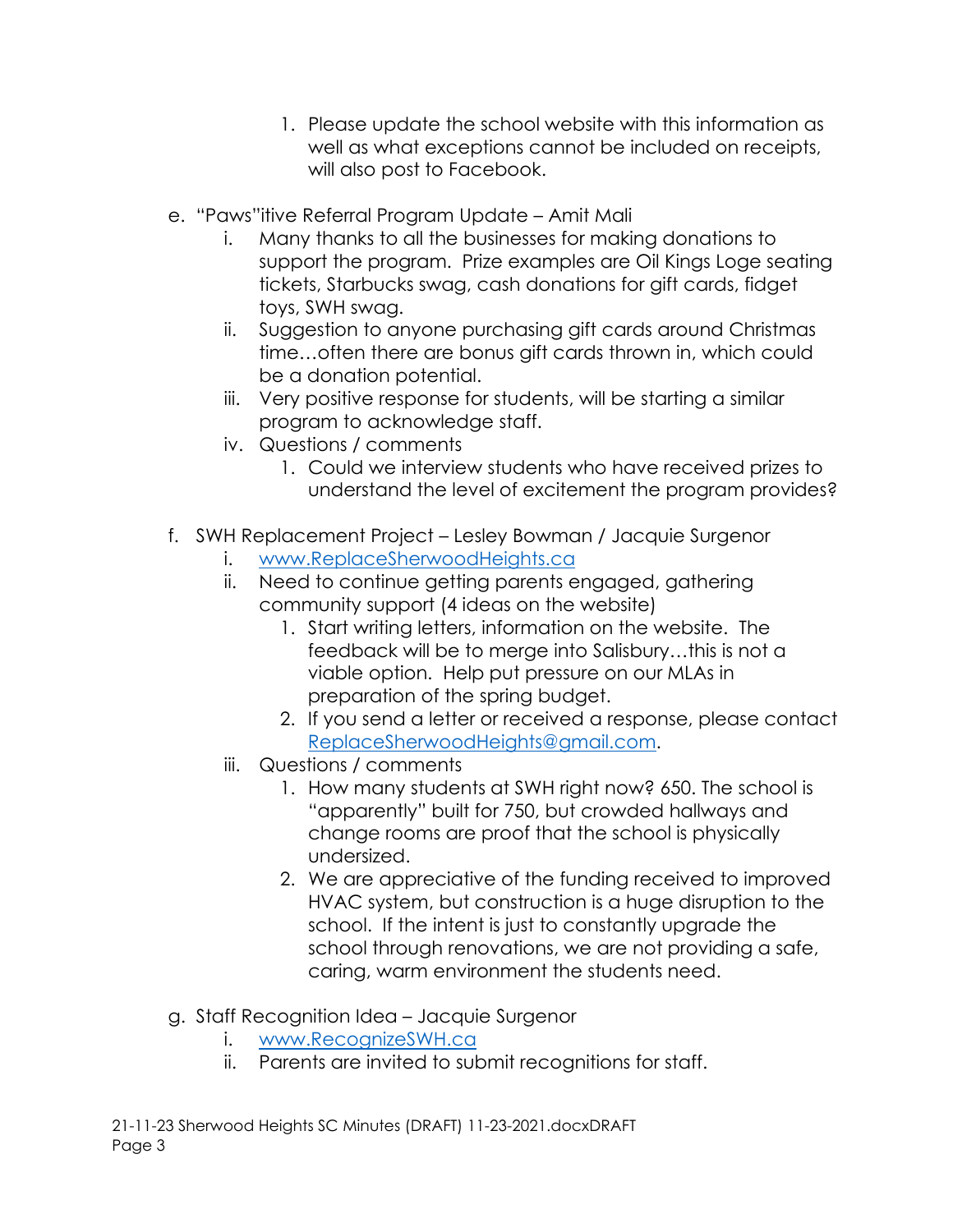- h. School Council Engagement Task Force Lesley Bowman
	- i. Attached to minutes.
	- ii. Feedback to ASCA (Alberta School Councils Association) would be that the questions are great for an in-person discussion, but not conducive to a virtual setting.
	- iii. Can do a survey to see if anyone wants to discuss further.

## **5. Information Reports**

- a. Committee of School Councils (COSC) Report Sheena Singleton
	- i. November 3 meeting well attended.
	- ii. SWH Replacement plan was discussed with great feedback to share with their Councils and communities.
	- iii. Presentation from RCMP on building focus on public trust and engagement with parents. Discussion on SROs (School Resource Officers).
	- iv. Discussion on grant money for School Councils, suggested to combine to offer a better use for all schools.
		- 1. Would we consider splitting our \$500 grant to pool approximately half with other schools to facilitate a larger event?
	- v. ATA President, Deneen Zielke shared concerns on Draft K-6 Curriculum.
- b. Program Information Updates
	- i. Logos Report Melanie Ryzuk
		- 1. Operation Christmas child as a school, we sent 23 filled boxes to Samaritan's purse – not just from the Logos classes.
		- 2. Christmas Chapel in person chapel in CLASSES (not as a large group) on December 21 – Joe Battison from the park church will lead us.
		- 3. Celebration church November 4: we had celebration church lead us in a LARGE chapel. Lots of games, singing and testimony. Thankful that Celebration church could lead us in the afternoon.
		- 4. EVERY Tuesday Joe Battison is leading interested kids through Alpha – we are having over 20 students attend – not just Logos students.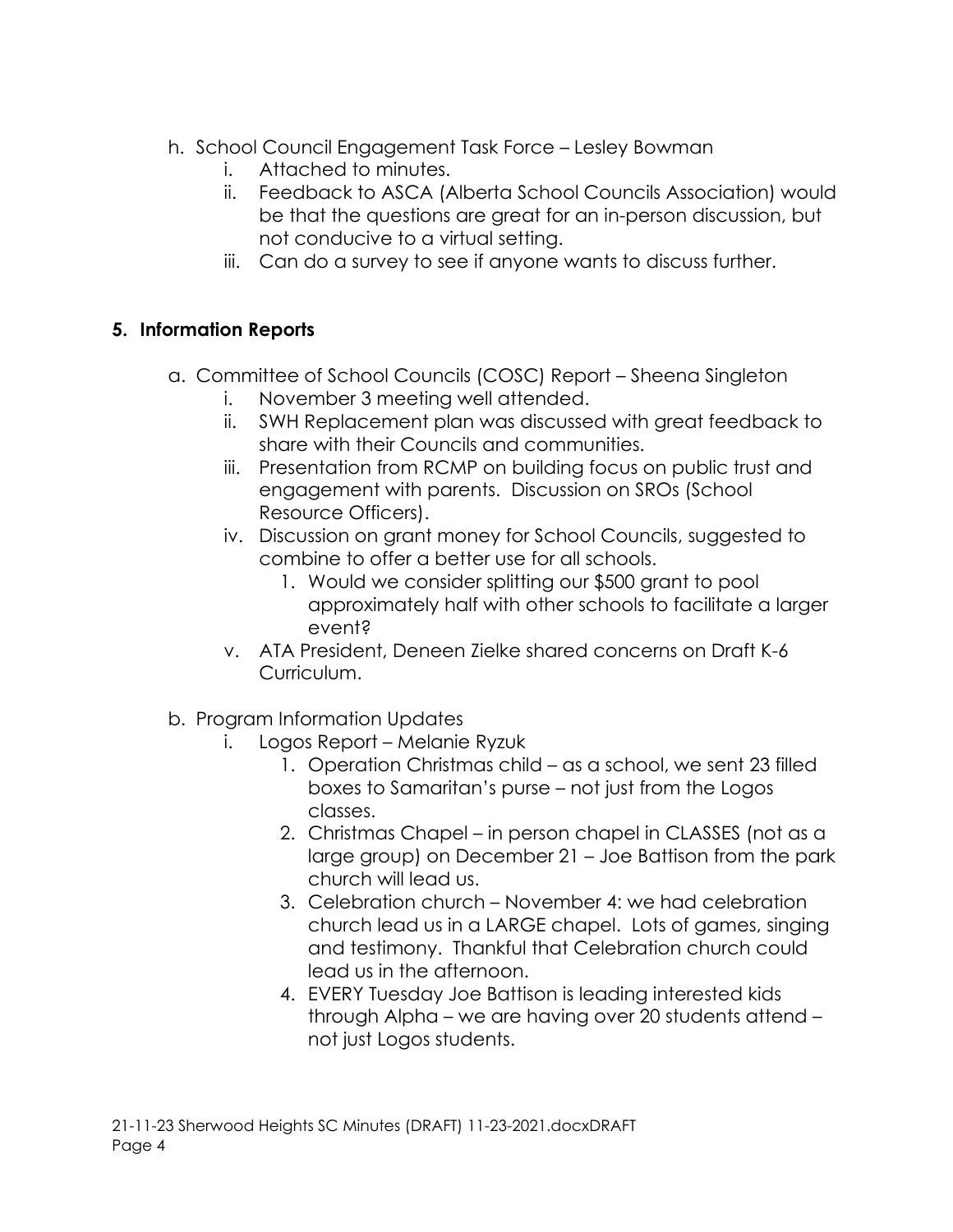- c. Family-School Liaison Worker Jessica Moen
	- i. Throughout November have had lots of guest speakers:
		- 1. SWH community member, local author working with the government came in to facilitate talks on racism and inclusive language.
		- 2. Healthy relationships discussion with Grade 7 students, working on information and resources for parents. Plan to set up links on the website.
- d. Principal's Report Amit Mali / Tandy Atchison
	- i. Covered in New Business.
	- ii. Construction update
		- 1. Starting next phase on Friday, new class displacements for 2 days each (in any available classroom or in converted staff room). Will cover millwork and mechanical (heating).
		- 2. Schedule will continue through Christmas and will hopefully wrap up early January.
- e. Trustee Report Trina Boymook
	- i. The new Board has been sworn in on October 28. The Board elected the Chair and Vice Chair at the Organizational meeting.
	- ii. At the Board's October 28 meeting, we approved our annual modular requests. We are asking for funds to cover the expense of demolition of aging modulars located at Uncas, as well as to cover the expense to move 3 modulars from Fultonvale to SouthPointe.
	- iii. The Board has been approved for \$792K as parted of the Learning Disruption Funding that the Minister recently announced. The funds that we received will provide 12 to 16 weeks of targeted programing for 1616 identified students in Grades 2 and 3 to deal with literacy and numeracy learning loss due to the disruption to learning as result of the pandemic. We will be making an application to access funds from this program for identified Grade 1 students. Approval of the funds are expected in the new year.
	- iv. The Board is entering Assurance Reviews this month. We have already met with the Departments on November 1 and 2. School Assurance Reviews will start on November 24, Davidson Creek will be held at 9am, Monday, November 29. School Council parents are invited to participate. Assurance Reviews